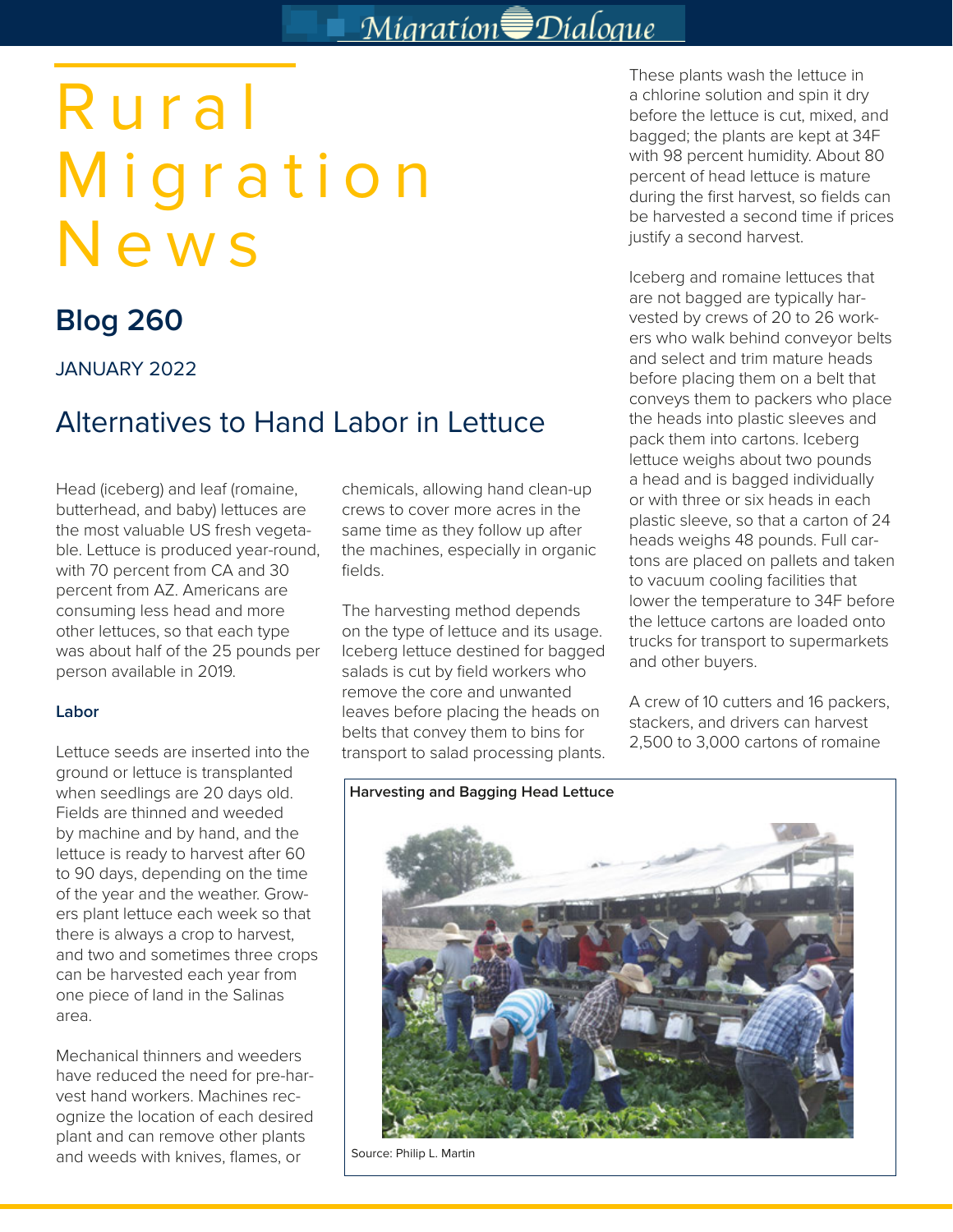#### **Harvesting Head Lettuce for Salad Plants**



Source: https://tucson.com/business/yuma-lettuce-growers-look-to-rebuild-trust-after-deadly-e-colioutbreak/article\_8d663c35-a807-569a-9c00-582f8cb3bae5.html



Source: http://calag.ucanr.edu/Archive/?article=ca.2017a0018

lettuce in an eight hour day. Many growers guarantee all members of the crew the minimum wage, and offer a bonus that is shared by the crew if they harvest more than a target level of cartons that varies by field and yield. Crew-bonus systems allow most lettuce harvesters to earn several dollars an hour more than California's \$15 an hour minimum wage, often \$150 or more a day rather than the \$120 guaranteed by the minimum wage.

#### **Machines**

Baby leaf lettuces and immature romaine lettuce can be harvested with band-saw or water jet machines that make one pass through the field. There are several versions, including self-propelled and pull-behind lettuce harvesters. Ramsay Highlander's water jet machine can harvest 12,000 pounds of romaine lettuce into totes per hour, or 24,000 pounds an hour if the lettuce goes into bulk bins. Similar band-saw or water-jet machines are used to harvest spinach.

#### **Outlook**

The most significant labor savings in lettuce production have been in pre-harvest tasks. Machines recognize where desired lettuce plants are located, and remove weeds and excess plants in and between rows. Hand thinning and weeding requires one worker and eight hours of work or \$120 an acre, three times more than machines that can thin and weed 1.5 acres an hour at a cost of \$35 to \$40 an acre.

Consumer preferences are shifting toward the leaf and romaine lettuces that are easiest to harvest by machine. Heads of lettuce present several challenges, including the need to lift the head before cutting it to avoid leaving dirt on the cut head that would require washing before the head can be wrapped for sale. For this reason, most growers prefer to hand harvest head lettuce.

There are clean and core machines for the iceberg lettuce used in bagged salads. Hand harvesters follow conveyor belt machines, placing cut heads on the belt, but the packing platform has a device to remove the core from the head of lettuce and the outer leaves before placing the cored heads of lettuce into bulk bins traveling alongside the machine. The automatic core-andleaf removal device allows harvesters to work faster,

Machines using water jets can cut six rows of romaine lettuce in onceover fashion and convey the heads to workers who ride on the machine and sort and orient heads for packers who place them in plastic bins for transport to a packing plant. The water jet machine reduces the harvest crew by half, from 24 to 12, and can harvest twice as fast as hand crews, 800 pounds per hour rather than the 400 pounds per hour.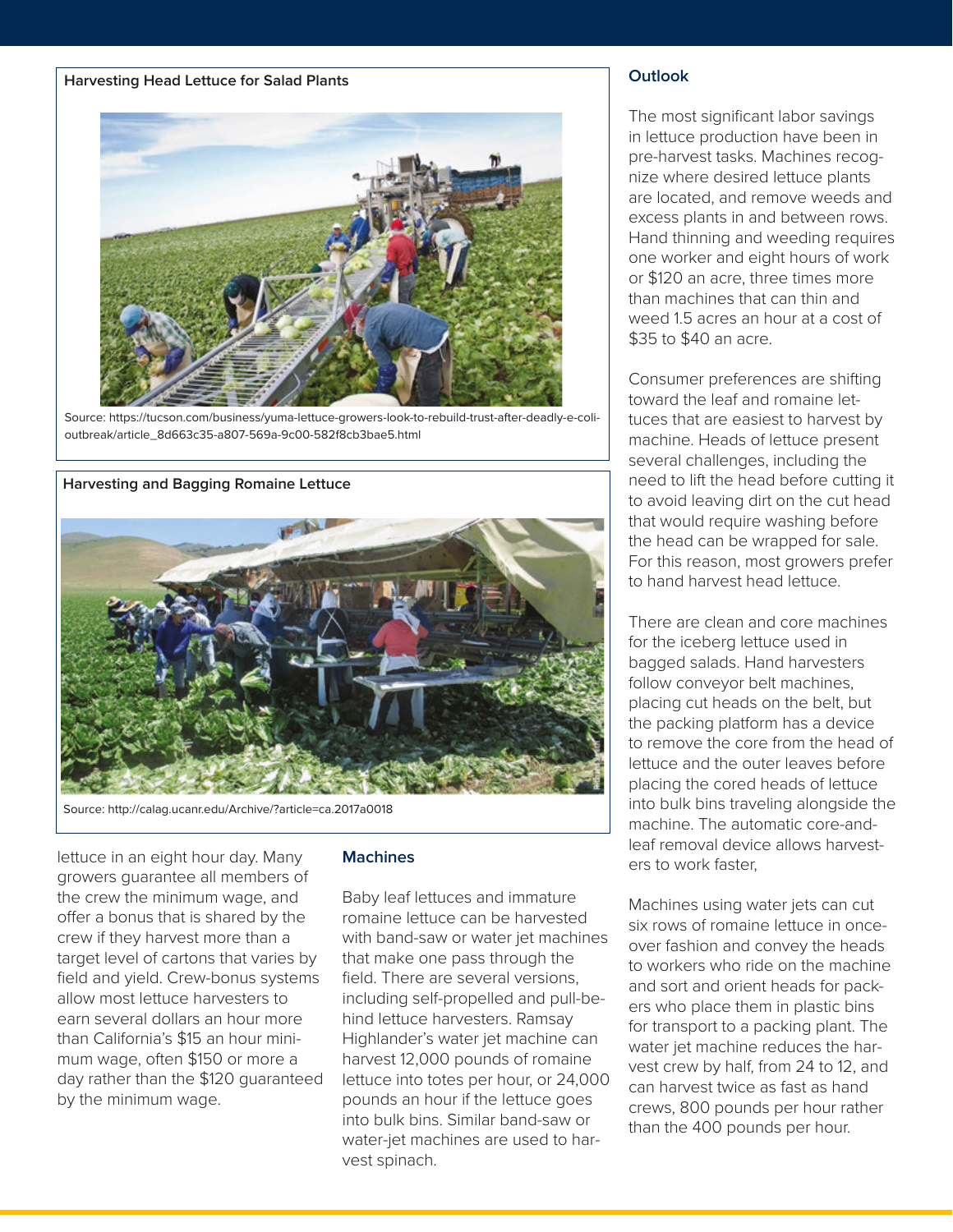#### **Unions**

Lettuce workers have long been a farm worker elite, with most employed by large and integrated firms with union-represented workers in their nonfarm packing and transport operations. Lettuce firms often paid higher than average wages to farm workers in the Salinas area, which was the center of farm worker union activities for decades.

The United Farm Workers union achieved its first contracts in table grapes in 1970, and then switched its focus to lettuce. The UFW sent letters to growers that said, "we represent your farm workers. please sign this contract or negotiate." (until 1975, there was no requirement that workers vote on whether they wanted to be represented by a union). In response, many lettuce growers whose packing plant workers were represented by the Teamsters union, recognized the Teamsters as the representative of their field workers, setting off a three-way struggle between the growers, Teamsters and UFW.

The UFW in August 1970 called a strike against Salinas lettuce growers to persuade them to break their Teamster contracts and negotiate with the UFW, and asked consumers to boycott lettuce. The United Brands (Chiquita) Interharvest subsidiary, which leased land to produce 20 percent of Salinas-area lettuce, was the first lettuce grower to make the switch from the Teamsters in September 1972, as local managers reluctantly signed a UFW contract as instructed by Chiquita management.

The UFW-Interharvest contract called for a minimum wage of \$2.10 an hour and a piece rate of \$0.415 a box for iceberg lettuce, up over 30 percent from \$0.315 per box, so that the fastest cutters and packers

#### **Harvesting Baby Lettuce**



Source: http://www.ramsayhighlander.com/products/romaine/Romaine-Mechanical-Harvester-Water-Jet-Stainless-Steel.htm

**Machines can Thin and Weed Lettuce Fields at 1/3 of the Cost of Hand Labor**



could earn \$10 an hour at a time when the federal minimum wage for farm workers was \$1.30 an hour and \$1.60 for nonfarm workers.

Most Salinas growers complained that the Interharvest-UFW contract raised labor costs too much, but local grower D'Arrigo followed Interharvest and switched from the Teamsters to the UFW as the representative of field workers. The Teamsters agreed to withdraw from representing most Salinas lettuce field workers in March 1972, and

the UFW began negotiations with lettuce growers that usually ended with contracts.

The Teamsters returned to the fields in 1974 and replaced the UFW on 350 farms. The UFW, on the other hand, reported 60,000 workers under contract in 1972 and 5,000 in 1974, when the Teamsters had 55,000 farm workers under contracts. Most growers preferred to deal with the business-like Teamsters after they hired Spanish-speaking representatives and provided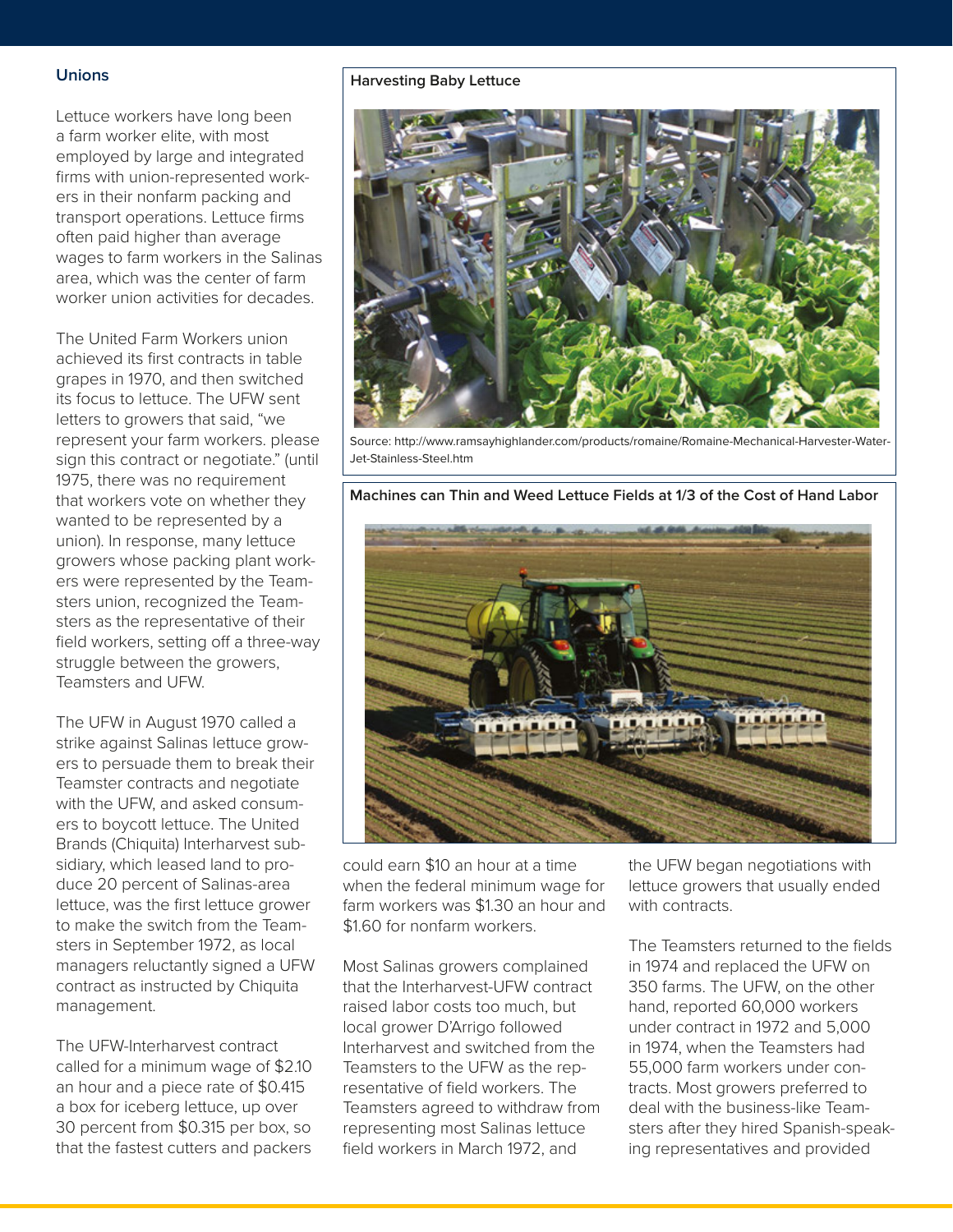field workers with Spanish-language materials. Both growers and workers were dis-satisfied with the UFW hiring halls that assigned workers based on their seniority with the UFW, since a family with one car might be assigned by the hiring hall to work on different farms.

California's 1975 Agricultural Labor Relations Act revived the UFW, which won most of the ALRB-supervised elections held in 1975-76. The UFW signed contracts with major lettuce growers that raised wages and added employer-paid benefits, including the UFW's RFK health insurance plan for farm workers and their families. The Teamsters stopped trying to organize field workers in 1977.

As the UFW prepared to re-negotiate the lettuce contracts signed in 1976, President Carter asked unions to limit their wage demands to seven percent. However, the UFW in 1978 demanded a 42 percent wage increase for lettuce workers that would raise the minimum wage in UFW contracts from \$3.70 to \$5.25 per hour when the federal minimum wage was \$2.90. Growers offered seven percent a year or a 21 percent wage increase over three years, prompting a UFW strike in January 1979 against the 27 lettuce growers in the Imperial Valley who were negotiating an uniform contract.

Many of the 8,000 Imperial Valley lettuce workers lived in Mexicali, Mexico, and commuted daily to US farm jobs. The UFW and the growers placed competing ads in Mexicali newspapers to persuade workers to stay home or come to work. There violence on the picket lines and a UFW striker was killed.

The strike raised grower prices and revenue. Normal lettuce production in the Imperial Valley in February was 10 million cartons worth \$3.75 a carton for a total of \$38 million.

#### **Machines with Water Jets can Harvest Heads of Romaine Lettuce**



Source: http://www.ramsayhighlander.com/products/romaine/green-leaf-lettuce-harvester.htm

**Cesar Chavez and Coretta Scott King Urged Consumers to Boycott Lettuce in 1972** 



The UFW's partially successful strike and whitefly problems reduced shipments by a third to 6.6 million cartons, but the grower price rose to \$12 a carton, which generated \$70 million in lettuce revenues.

The Imperial Valley lettuce strike of 1979 proved to be a Pyrrhic victory for the UFW. The wage leader in lettuce was the United Brands (Chiquita) Sun-Harvest (Interharvest until 1979) subsidiary, which agreed to raise its minimum wage in 1979 to \$5.25 an hour in a new UFW contract. Soon after, Sun-Harvest exited the lettuce business, as did several other large Salinas-based lettuce and grower shippers that operated year-round.

The UFW hoped to win contracts with smaller growers who operated only in the Imperial Valley and did not agree to new Sun-Harvest model contracts via the ALRA's makewhole procedure, which allowed the ALRB to order employers who fail to bargain in good faith with certified unions to